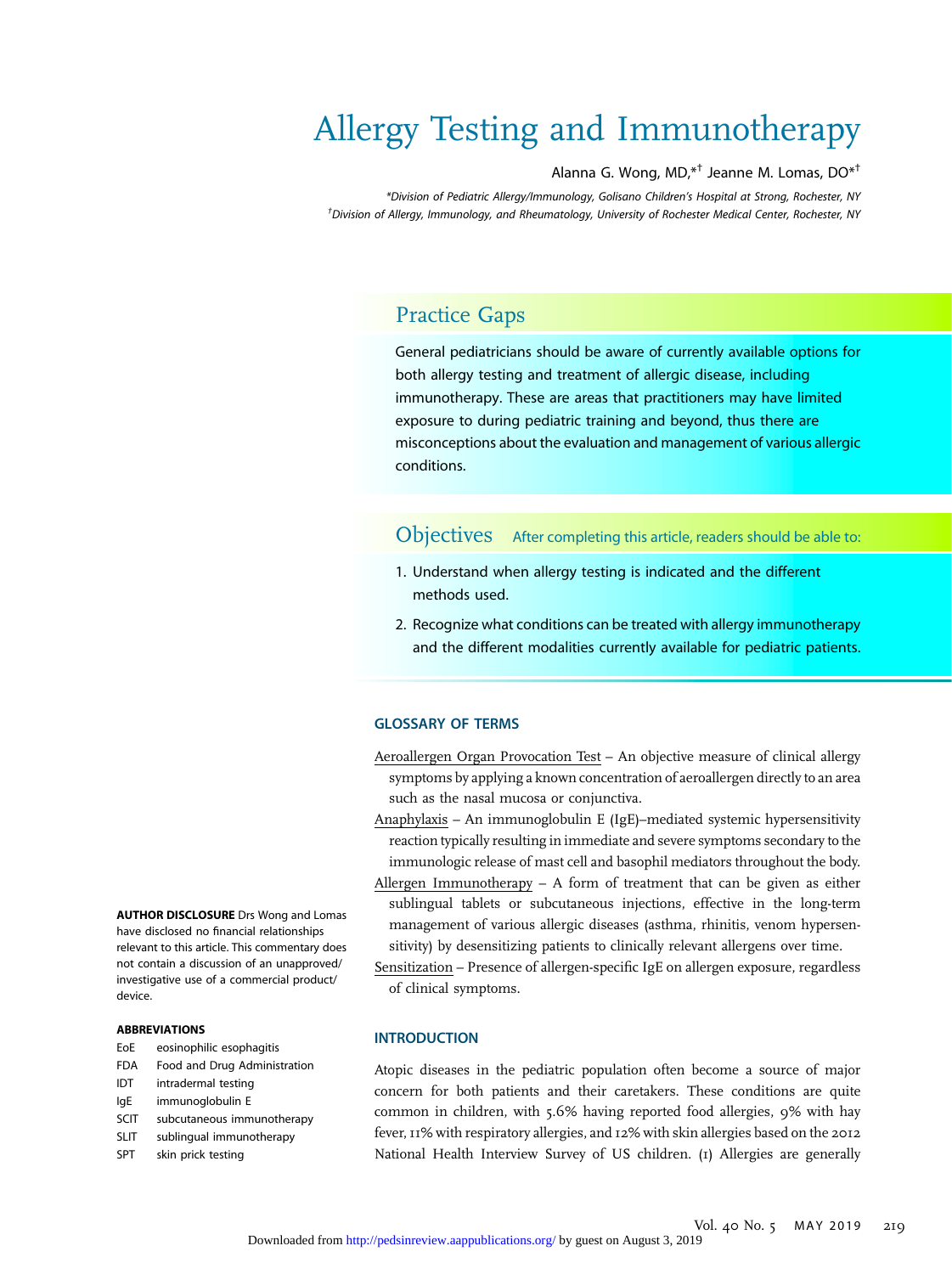chronic and can significantly affect the child's quality of life. For example, food and venom allergies necessitate carrying an epinephrine autoinjector at all times and limiting exposure whenever possible. This can be burdensome, particularly for adolescent patients. In contrast, some allergens cannot be avoided, such as pollens or dust mites. Exposure to these inhalants may exacerbate allergic asthma or cause persistent symptoms that affect daily functioning and sleep. As such, it is important for general pediatricians to be able to identify and treat atopic disease in children as well as direct patients to specialists for further evaluation and treatment when indicated.

#### BACKGROUND/HISTORY

Skin testing for allergies was first demonstrated by Charles Harrison Blackley in the late 19th century during experiments regarding the etiology of hay fever. His technique at the time included applying pollen extracts onto abraded skin, with a resulting wheal and surrounding erythema. (2) Percutaneous (or skin prick) testing, currently the most commonly used technique, was first described by Lewis and Grant in 1924. (3) This type of allergy testing became widespread in the 1970s after Pepys modified the technique by using a hypodermic needle. (3) The discovery of immunoglobulin E (IgE) led to the development of the radioallergosorbent test described by Wide et al (4) in 1967 that used radioactive labels. There have been several technical improvements since, including the use of enzyme labels, in modern serum-specific IgE testing. Serum testing is widely used in conjunction with skin testing to detect sensitization to various allergens. (4)

Allergy immunotherapy in humans was first attempted and described by Leonard Noon and later by his colleague John Freeman in 1911. Patients affected by hay fever were injected with grass pollen allergen extracts, and its effects were assessed with conjunctival provocation tests (placing drops of extract into the patient's eyes). This therapy became widespread beginning in the 1950s after clinical trials were performed. (5)

#### ALLERGY TESTING

There are 2 main forms of testing for immediate (IgEmediated) allergies: skin testing and serum testing. For contact dermatitis, which is a non–IgE-mediated, delayedtype hypersensitivity reaction, patch testing is often performed in an allergy or dermatology office.

Exposure to the suspected allergen in a supervised clinical setting, such as oral food challenges, medication challenges, and aeroallergen organ provocation challenges, is considered the gold standard for diagnostic allergy testing. (6) However, when considering patient safety and comfort, these options are not always the most practical first step. Allergy skin and serum testing are less timeconsuming and more comfortable procedures, with a lower risk of adverse reactions. Challenges can then be performed if appropriate and necessary based on these results.

#### Skin Prick Testing

Skin prick testing (SPT) is the most common method of testing used by allergists and typically is preferred as an initial approach. It can be performed in patients as young as 1 month of age, when deemed appropriate. (6) Although infants typically exhibit appropriate cutaneous reactivity to antigen, several studies have shown the wheal size produced by SPT to be smaller in this population compared with older (preschool-aged) children and adults. (7)(8)

Also called percutaneous skin testing, SPT is performed by placing a desired antigen on the skin (usually the forearm or back, given the sensitivity of the skin in these areas, is preferable). Antigen is available commercially in an aqueous form or is created from fresh foods or medications. Once the extract (or allergen/antigen) is applied, the skin is then punctured to introduce the antigen into the epidermis. Several different instruments can be used in SPT, including hypodermic needles, solid-bore needles, single-headed lancet devices, and multiheaded lancet devices. After 15 to 20 minutes, the resulting wheal diameter and surrounding erythema are measured and compared with controls. Histamine is generally used as the positive control, with saline acting as a negative control. A wheal that exceeds the negative control by 3 mm or more is usually considered positive. The specificity of SPT is 70% to 95% for inhalant allergens and 30% to 70% for food allergens. The sensitivity of SPT is 80% to 90% for inhalant allergens and 20% to 60% for food allergens, and it increases to as high as 90% when fresh foods are used. (9)

#### Intradermal Testing

Intradermal testing (IDT) involves the injection of an allergen extract intracutaneously. As with SPT, the subsequent wheal and erythema that develop are measured and compared with positive and negative controls. This type of skin testing should be performed only if there is a convincing clinical history with negative SPT results because IDT is more sensitive but less specific. In addition, the risk of a systemic reaction to IDT is higher compared with SPT. Thus, SPT is generally performed first because allergens that are prick positive should not be tested via IDT. (6)(10) It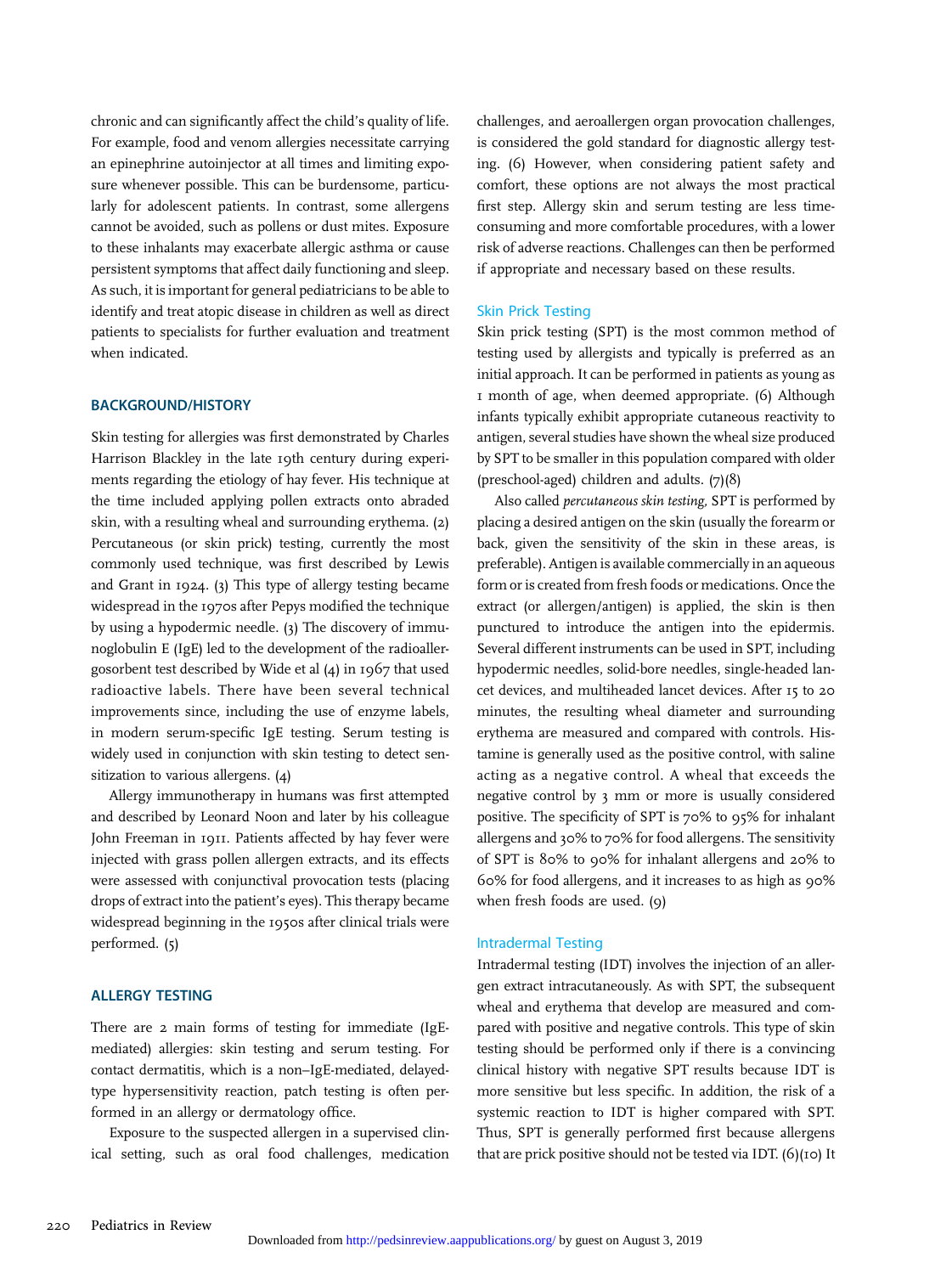is particularly useful for drug and stinging insect allergy and should not be performed for foods. (9)

Factors that can affect skin test results include cutaneous reactivity, technician performance, and extract potency. The most common cause of false-negative results in skin testing is the use of medications having antihistaminic properties. These medications include first- and second-generation oral antihistamines (including those used for conditions other than allergy, such as cyproheptadine), topical antihistamines (nasal, ocular), and tricyclic antidepressants. Most oral medications with antihistaminic properties should be held for 5 to 7 days before testing, with topical agents held for at least 2 days. Even  $H_2$  antagonists can have some activity in the skin and ideally should be held for 24 hours prior. Table 1 lists common medications that inhibit cutaneous allergy test results (SPT and IDT). Short courses of oral corticosteroids (such as those used for an asthma exacerbation) do not affect test results, although prolonged use of potent topical corticosteroids is discouraged before testing because these may interfere with results. (6)

#### Serum Testing

Radioallergosorbent testing detects serum IgE antibodies for specific allergens. The average sensitivity compared with SPT has been reported to be approximately 70% to 75%, thus SPT is preferred. (6) Serum testing is favored in certain situations, such as for patients who have diffuse skin disease or who are unable to discontinue the use of suppressive medications before testing. Radioallergosorbent testing is often used in conjunction with SPT to monitor the severity of food allergies and to further determine whether an oral food challenge may be indicated.

For the techniques described thus far, it is important to remember that a thorough clinical history is just as, if not more, important than testing. Positive findings on SPT, IDT, or serum-specific IgE testing indicate only the presence of allergen-specific IgE, and these results alone are not enough to diagnose clinical allergy. Both skin and serum test results may be either false-positive or falsenegative. Therefore, positive allergy testing represents sensitization only and not clinical allergy. Based on the combination of a suggestive history and (positive) testing, it is the provider's responsibility to determine whether clinical allergy is present.

#### INDICATIONS FOR TESTING

As a general principle, allergy testing should be performed only if the results would affect management. If a diagnosis is strongly suspected, confirmatory testing may also be

### TABLE 1. Common Medications that Inhibit Cutaneous Allergy Testing (Skin Prick and Intradermal Testing)

| <b>MEDICATION</b>                      | <b>SUPPRESSION</b><br>OF SKIN TEST<br><b>RESULTS, D</b> |
|----------------------------------------|---------------------------------------------------------|
| First-generation $H_1$ antihistamines  |                                                         |
| Chlorpheniramine                       | $1 - 3$                                                 |
| Cyproheptadine                         | $1 - 8$                                                 |
| Diphenhydramine                        | $1 - 3$                                                 |
| Hydroxyzine                            | $1 - 10$                                                |
| Promethazine                           | $1 - 3$                                                 |
| Second-generation $H_1$ antihistamines |                                                         |
| Cetirizine                             | $3 - 10$                                                |
| Fexofenadine                           | $3 - 7$                                                 |
| I oratadine                            | $3 - 10$                                                |
| Levocetirizine                         | $3 - 7$                                                 |
| Tricyclic antidepressants              |                                                         |
| Doxepin                                | 6                                                       |
| Doxepin, topical                       | 11                                                      |
| Imipramine                             | >10                                                     |
| $H2$ antihistamines                    |                                                         |
| Ranitidine                             | <1                                                      |
| Leukotriene antagonists                |                                                         |
| Montelukast                            | 0                                                       |
| Nasal sprays                           |                                                         |
| Fluticasone                            | 0                                                       |
| Mometasone                             | 0                                                       |
| Budesonide                             | 0                                                       |
| Azelastine                             | $3 - 10$                                                |

Derived from Bernstein IL, Li JT, Bernstein DI, et al; American Academy of Allergy, Asthma and Immunology; American College of Allergy, Asthma and Immunology. Allergy diagnostic testing: an updated practice parameter. Ann Allergy Asthma Immunol. 2008;100(3)(suppl 3):S1–S148 (6) and Chiriac AM, Bousquet J, Demoly P. In vivo methods for the study and diagnosis of allergy. In: Adkinson NF, Yunginger JW, Bochner BS, et al, eds. Middleton's Allergy. 8th ed. Philadelphia, PA: Elsevier; 2014:1119– 1132. (9)

important so that the appropriate counseling and treatment would be offered. For example, if a child has environmental allergies causing severe allergic rhinoconjunctivitis despite multiple medications, and skin or serum testing identifies sensitization to a relevant allergen, avoidance may be advised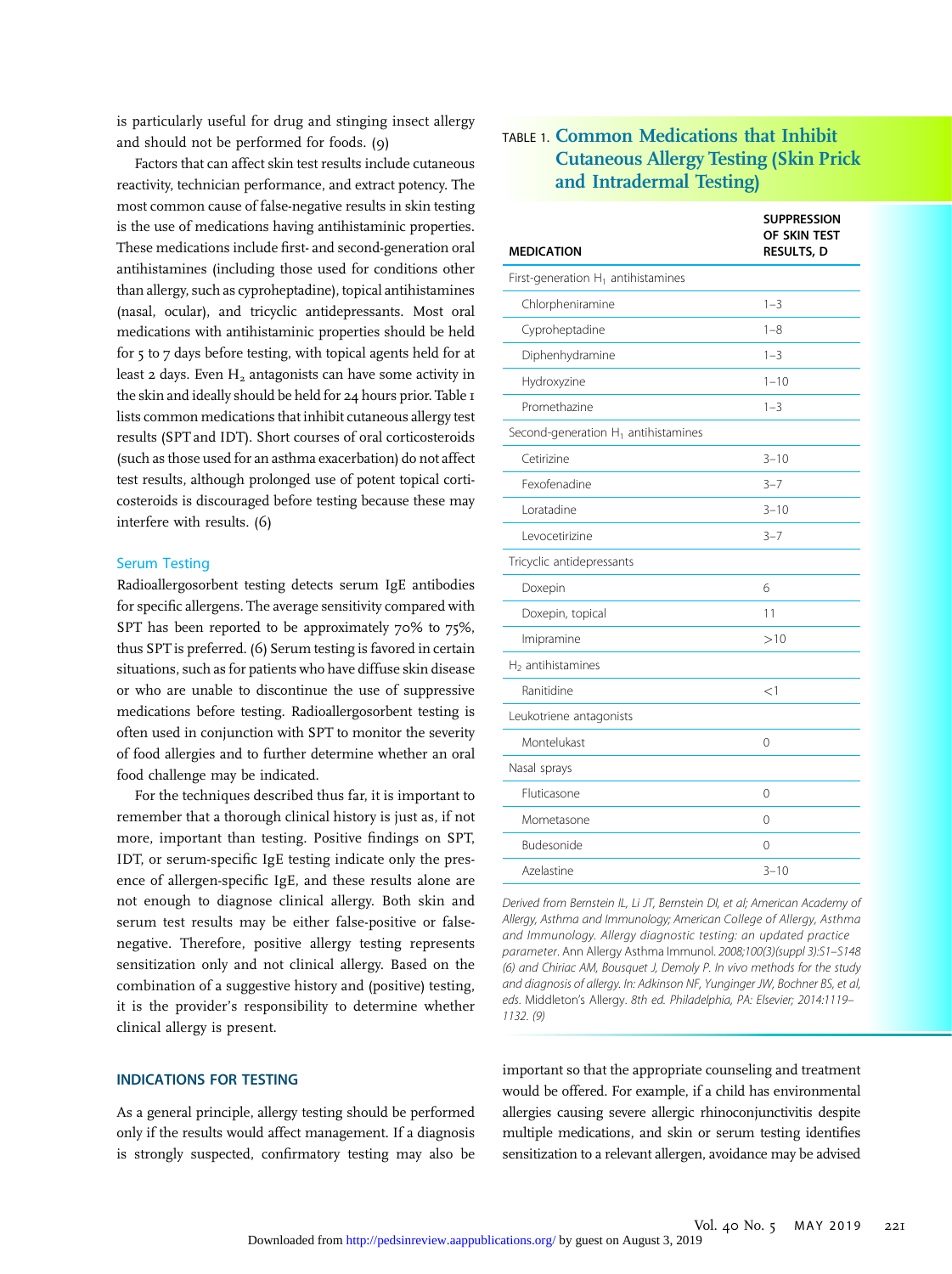(such as to animals or dust mites) and allergy immunotherapy could be offered. Alternatively, if the diagnosis is uncertain, testing may be helpful to avoid unnecessary treatment or the possible overlooking of additional etiologies. For example, if a child does not have evidence of an IgE-mediated hypersensitivity to a food, then this food could potentially be reintroduced into the diet and an epinephrine autoinjector may not be indicated.

#### Environmental Allergens

Skin testing (SPTand occasionally IDTwhen appropriate) for environmental allergens is useful in patients with chronic seasonal or perennial symptoms of allergic rhinitis or rhinoconjunctivitis, recurrent sinusitis (especially with seasonality), or if there is concern for allergic asthma. However, negative environmental allergy skin testing at a single point in time does not exclude the chance for sensitization in the future because skin test positivity can lag in the pediatric population (especially for children  $\lt$  2 years old), with clinical symptoms preceding positive skin test results. (6)

#### Food Allergens

Regarding food allergens, skin testing is clearly indicated when an anaphylactic reaction has occurred or symptoms suspicious of an IgE-mediated allergy (hives, intractable vomiting, etc) are demonstrated with ingestion of a specific food. Negative SPT results can be particularly helpful because the tests are highly sensitive, with negative predictive accuracy generally 85% to 95%. (11) Currently, strict dietary avoidance is the mainstay of treatment, in addition to having an epinephrine autoinjector accessible at all times in case of accidental exposure. This is especially important because previous reactions do not predict future symptoms with subsequent ingestions, as many cofactors can play a role during a reaction.

#### Medication Allergy (Penicillin)

Skin testing for penicillin allergy is well validated and reliable. (6) Penicillin hypersensitivity is the most common selfreported drug allergy and is reported in approximately 10% to 20% of the general population. However, maculopapular and urticarial rashes seen with  $\beta$ -lactam antibiotics given during childhood are more likely due to concurrent viral infection or exanthems and do not necessarily represent an IgE-mediated drug allergy. When the results of both SPTand IDT to penicillin and its major (penicilloyl) and minor (penicilloate) determinants (if available) are negative, tolerance is typically confirmed with an oral medication challenge in the allergist's office. In 2011, one trial specifically looked into pediatric patients with a history of maculopapular or urticarial rash while taking a  $\beta$ -lactam antibiotic. Only 6.8% of the children in that study who were labeled as allergic experienced a reproducible reaction after oral medication challenge with the suspected antibiotic agent within 2 months after initial presentation. Further studies continue to demonstrate this finding, indicating that penicillin allergy is overdiagnosed in this population. (12)(13) In addition, more recent evidence suggests that skin testing may not be necessary in these very-lowrisk patients and that a confirmatory graded oral provocation challenge alone is safe and appropriate for many children with a history of mild cutaneous reaction to aminopenicillins. (14) There is a relative lack of evidence regarding validated testing for other agents, and, thus, skin testing is performed with less frequency for classes other than penicillin and is based on the specific situation. Serum IgE testing to penicillin is available but is neither sensitive nor specific and offers little utility in clinical practice. (6) Allergy testing for drugs is exclusively performed for suspected immediate, IgE-mediated hypersensitivity and does not diagnose or exclude the presence of delayed-type hypersensitivity.

#### Venom Hypersensitivity

Life-threatening systemic reactions secondary to insect stings are estimated to occur in 0.4% to 0.8% of the pediatric population. Children with symptoms limited to the skin (local swelling, flushing, pruritus, urticaria) are considered to be at low risk for a more severe reaction. In particular, for children with large local reactions there is a less than 10% chance of a systemic reaction (usually milder than the index event) and a less than 5% chance of anaphylaxis. Thus, venom testing is not indicated in children with isolated cutaneous symptoms. In contrast, a patient of any age who has experienced a lifethreatening systemic reaction after an insect sting should have testing performed because the risk of anaphylaxis with subsequent stings is 30% to 40% in children and immunotherapy to identified insects can dramatically reduce the risk of future systemic reactions. Systemic reactions may present with variable symptoms, ranging from mild to severe with anaphylaxis, including hypotension or the involvement of at least 2 organ systems. Given the high frequency of asymptomatic sensitization, venom testing should not be used for screening purposes. (15)(16)

In children with chronic idiopathic urticaria (>6 weeks of symptoms) with an otherwise unremarkable clinical history, allergy testing is not indicated. Skin or serum IgE testing to search for an etiology rarely yields any answers, and the high rate of false-positives with allergy skin testing can be confusing and of little assistance. (17)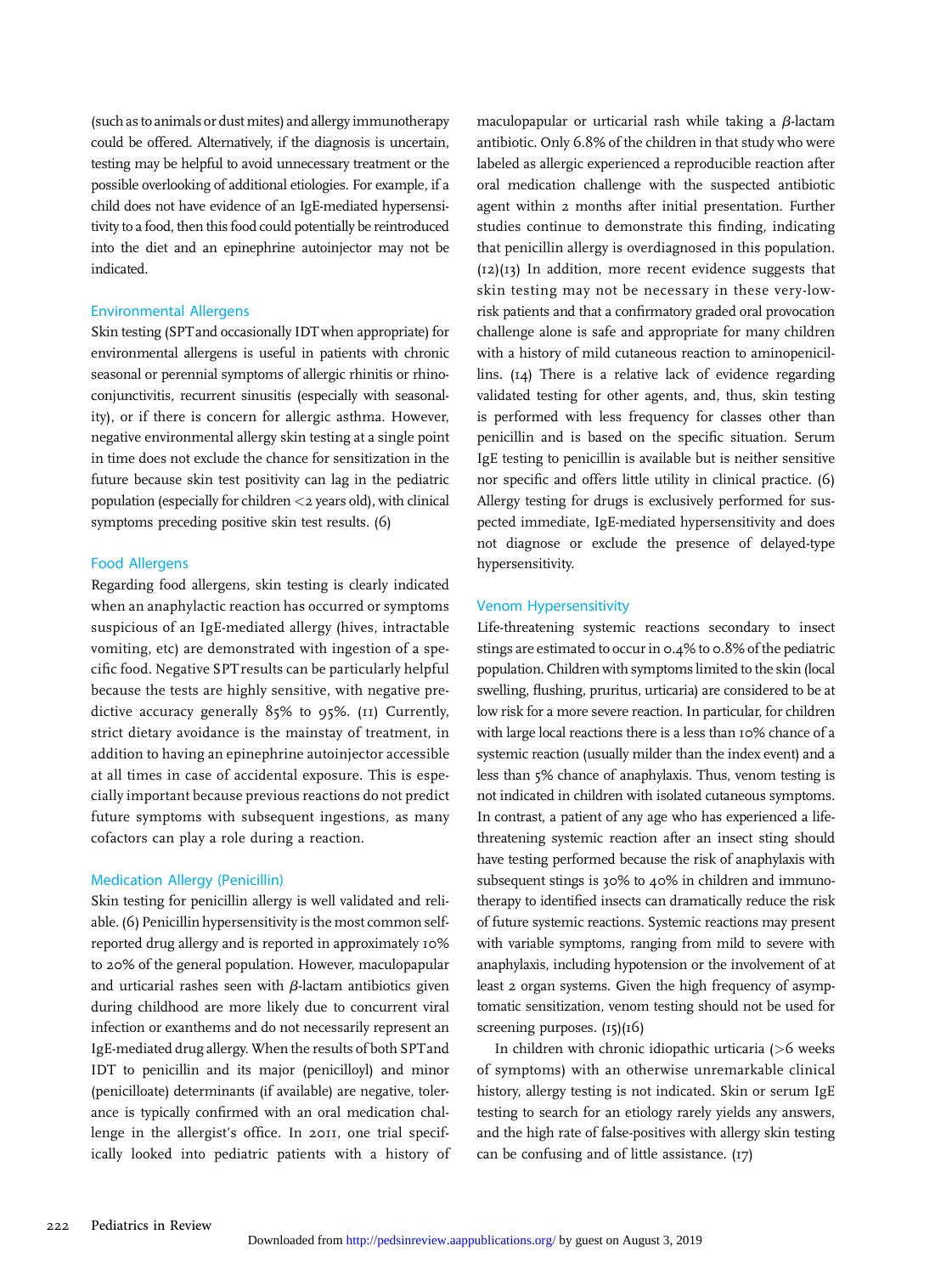#### Other Allergic Disease

Allergy testing is sometimes performed for patients with other conditions, such as eosinophilic esophagitis (EoE) or atopic dermatitis (eczema). The former involves tissue infiltration of eosinophils causing chronic inflammation in the esophagus and is thought to be, at least in some patients, a gastrointestinal manifestation of food allergy. Although skin testing may be used in an attempt to identify possible food triggers, EoE is not solely IgE-mediated, and, thus, skin testing to foods is not entirely an accurate test in this setting. (18)(19) There is evidence that food impactions in some patients with EoE occur seasonally and that treatment for environmental allergens (with subcutaneous immunotherapy) reduces the pollen burden, which might also contribute to chronic inflammation, and, in turn, aid in the long-term management of EoE as well as the patient's allergic rhinitis. (20)(21)

Patients with moderate to severe atopic dermatitis that remains uncontrolled despite optimal skin care may also benefit from allergy testing (to both environmental and food allergens) to identify potential triggers. (22) However, caution should be taken in the case of both EoE and atopic dermatitis regarding dietary recommendations made solely based on positive testing. As discussed, false-positives in allergy testing are not rare events, and positive testing to a food in the absence of immediate symptoms indicates sensitization only; it does not confirm clinical allergy. In the case that a food is tolerated regularly in a person's diet without identifiable symptoms, the risk of avoidance in a growing child's diet should be weighed with any potential benefit that elimination from the diet may offer for the underlying atopic disease. It is helpful in these situations to offer a limited trial of dietary avoidance under the care of a registered dietitian to offer alternatives to the foods (or food groups) that are to be avoided.

#### CONTRAINDICATIONS TO TESTING

Contraindications to allergy skin testing include uncontrolled asthma, diffuse skin rash, current use of antihistaminic medication, pregnancy, and generalized edema. Concurrent use of  $\beta$ -blockers is also a relative contraindication because the symptoms of anaphylaxis may be amplified and the response to epinephrine may be blunted.  $(6)(23)(24)$ 

#### ALLERGY IMMUNOTHERAPY

Allergy immunotherapy is indicated for the treatment of patients with allergic rhinitis, allergic conjunctivitis, allergic

asthma, or stinging insect hypersensitivity who have clinical symptoms with exposure and also exhibit evidence of specific IgE antibodies on testing. At present, this is the only disease-modifying treatment available for these conditions. Repeated doses of specific allergens are administered with a resulting decrease in the sensitivity of end organs (skin, conjunctiva, nasal mucosa, bronchi). Changes are also noted in the cellular and humoral responses to these allergens. Interestingly, IgE levels for specific allergens actually increase at the start of immunotherapy before steadily decreasing. Thus far, this observed change in IgE has not been shown to strongly correlate with a patient's clinical response to immunotherapy. Thus, repeated skin or serum testing during or after completion of a course of immunotherapy is generally not recommended. There is no lower age limit for allergy immunotherapy, and children as young as 3 years old have been initiated on treatment. (25)

Immunotherapy is currently the only way to build tolerance to an allergen, leading to lasting relief of allergy symptoms in most individuals who complete a 3- to 5-year course. (26) Several studies have demonstrated clinical improvement with this recommended length of therapy even after cessation. One study in particular showed sustained relief 12 years after a 3-year course, although lasting relief varies from patient to patient. (25)(26)(27) There are currently no specific tests or markers that can predict whether a patient will achieve prolonged clinical remission versus relapse after stopping immunotherapy. Thus, clinical evaluation of the patient every 6 to 12 months is recommended to assess for efficacy and tolerance. Duration is tailored to the individual patient, with lack of clinical effect and intolerable adverse effects being the most significant reasons to discontinue therapy.

Although immunotherapy is certainly a time commitment for the patient and the caretaker, the alternative is pharmacotherapy for symptomatic relief that would be continued indefinitely. Some studies have even shown that the cost of a course of immunotherapy is significantly less than the cost of years of medications used to treat the allergic conditions. (26) There are also situations in which the patient continues to have bothersome and persistent symptoms despite proper adherence to medications. In addition, in children, it has been well-established that allergy immunotherapy can have long-term benefits for prevention and treatment of allergic asthma as well. (28)(29) Allergy immunotherapy is generally covered (at least in part) by the patient's health insurance, although prior authorization may need to be obtained for the newer sublingual therapies.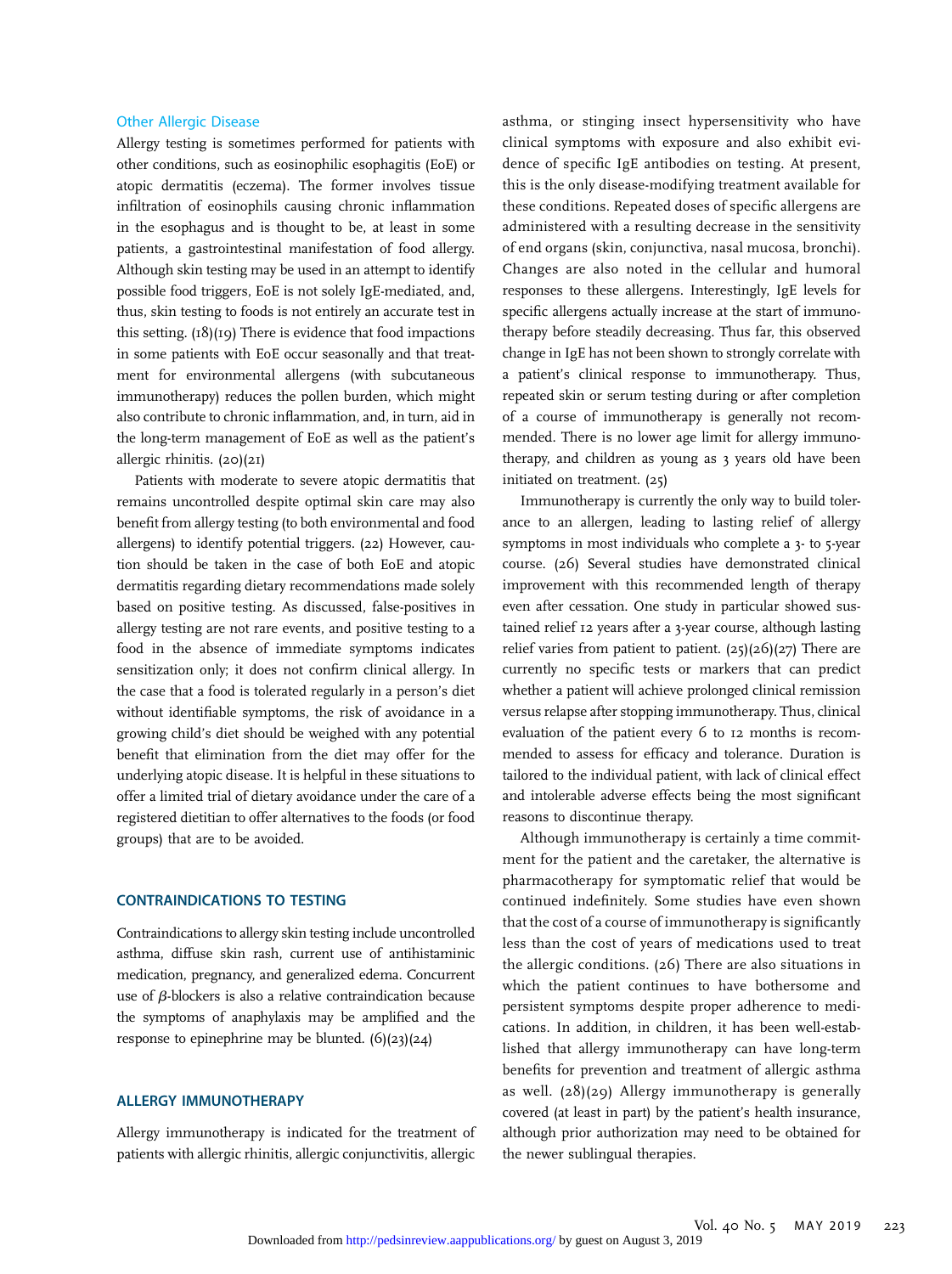#### Subcutaneous Immunotherapy

Subcutaneous immunotherapy (SCIT) is the most prevalent and longstanding form of allergy immunotherapy. Gradually increasing doses of allergen extracts are given over time (buildup phase) until the monthly target maintenance dose is achieved. The maintenance dose refers to the therapeutic effective dose. Extracts are derived from allergen source materials and are prepared individually for each patient based on testing results. Technique is important as subcutaneous administration is depended on for proper absorption. An accidental intramuscular injection would result in rapid absorption, with increased risk of a systemic reaction. Injections should be administered in a location under the direct supervision of appropriate medical personnel. The necessary medications and equipment should also be immediately available for the treatment of anaphylaxis, including intramuscular epinephrine. There are various dosing schedules that may be used. Injections are typically initiated at weekly intervals during a conventional buildup phase, eventually reaching a target dose at which maintenance injections can be spaced at monthly intervals. Alternatively, for conditions such as venom hypersensitivity, rush and cluster protocols can shorten the buildup phase, although these carry a significantly greater risk of systemic reactions and have not been well studied in children. (25) (26)

Premedication with an oral antihistamine is advised before each injection to mitigate adverse reactions. Common adverse effects of SCIT include local injection site reactions with large swelling, pruritus, erythema, or pain. These can be treated with supportive measures, including ice, topical corticosteroids, additional oral antihistamines, and nonsteroidal anti-inflammatory drugs or acetaminophen as needed. In previous studies, the frequency of local reactions varies from 26% to 82% of patients treated with SCIT. Due to the possibility of anaphylaxis  $\langle \langle 1 \rangle$  of patients receiving conventional SCIT), all patients are asked to remain in the medical office for at least 30 minutes after the injection. Although delayed-onset systemic reactions can occur, life-threatening anaphylaxis outside of the observation time is exceedingly rare. Dosing adjustments are often necessary for reactions and missed doses, especially during the buildup phase given the frequency of injections. Contraindications to SCIT include uncontrolled asthma, inability to communicate clearly to the physician should a reaction occur, concurrent use of  $\beta$ -blockers, and other comorbidities that weaken a patient's ability to survive a systemic allergic reaction. (25) For venom immunotherapy in particular, concurrent use of angiotensinconverting enzyme inhibitors leads to a greater risk of more serious anaphylaxis to a sting. (15)

#### Sublingual Immunotherapy

Sublingual immunotherapy (SLIT) is a relatively recent therapeutic development that may be more convenient for patients with environmental allergies. Administration of the specific allergen to the oral mucosa is done via fastdissolving tablets placed underneath the tongue. The medication is taken daily, with the first dose given in the clinic under the direct supervision of appropriate medical personnel. The patient can then continue the remainder of therapy at home, with an epinephrine autoinjector available at all times. Currently in the United States, there are only 4 Food and Drug Administration (FDA)–approved SLIT products available, one of which is approved for ages 5 years and older (Table 2). (25)(34)(35)

Local adverse effects of SLIT include pruritus or swelling of the mouth, tongue, or lip; throat irritation; nausea/ vomiting; diarrhea; abdominal discomfort; heartburn; and uvular edema. Most local reactions improve or resolve with repeated use of SLIT, typically in a few weeks or less. Systemic reactions with SLIT are extremely rare. Contraindications include uncontrolled asthma, a history of a severe local reaction to SLIT, a history of a severe systemic reaction to SCIT, as well as known EoE. (34)(35)

Table 3 provides a summary of allergy testing and immunotherapy.

#### FUTURE DEVELOPMENTS/CONSIDERATIONS

Allergy testing and immunotherapy continue to be fluid areas with ongoing research leading to new developments and improvements in treatment and prevention, especially in the management of food allergy.

One recent development in our understanding of peanut allergy has resulted in a major shift in practice guidelines for general pediatricians. Where previous feeding

### TABLE 2. Food and Drug Administration-Approved Sublingual Immunotherapy (30)(31)(32)(33)

| <b>MEDICATION</b>         | <b>APPROVED AGES (Y)</b> |
|---------------------------|--------------------------|
| Grastek (Timothy grass)   | >5                       |
| Oralair (5-grass mix)     | $\geq 10$                |
| Ragwitek (ragweed)        | >18                      |
| Odactra (house dust mite) | >18                      |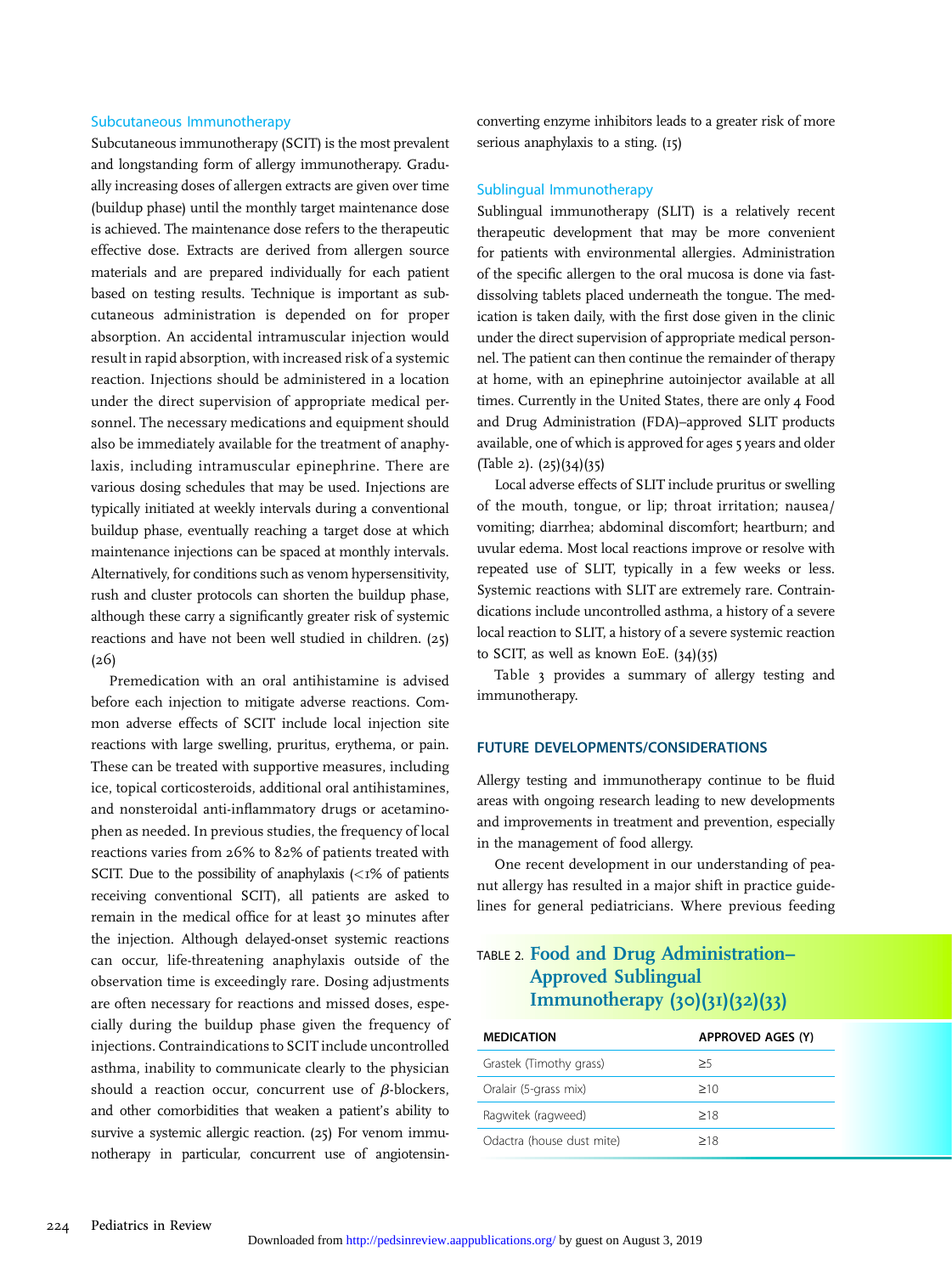| <b>ALLERGY</b>                                                                                                            | ALLERGY TESTING GENERALLY RECOMMENDED | <b>IMMUNOTHERAPY AVAILABLE</b> |  |
|---------------------------------------------------------------------------------------------------------------------------|---------------------------------------|--------------------------------|--|
| Food (IgE-mediated)                                                                                                       | SPT, serum-specific lgE               | No.                            |  |
| Environmental (rhinitis, conjunctivitis, asthma)                                                                          | SPT, IDT, serum-specific IgE          | Yes (SCIT, SLIT)               |  |
| Medication (penicillin, amoxicillin)                                                                                      | SPT. IDT                              | No.                            |  |
| Venom/stinging insect (systemic reaction)                                                                                 | SPT, IDT, serum-specific IgE          | Yes (SCIT)                     |  |
| $DT=intradermal$ testing $SCT=subcutaneeus$ immunatheranv, $SUT=sublinaulan$ immunatheranv, $SPT=kin$ <i>ncik</i> testina |                                       |                                |  |

#### TABLE 3. Summary of Allergy Testing and Immunotherapy

IDT $=$ intradermal testing, SCIT $=$ subcutaneous immunotherapy, SLIT $=$ sublingual immunotherapy, SPT $=$ skin prick testing.

recommendations had been to delay introduction of highly allergenic foods from the infant/toddler diet with the goal to prevent development of food allergy, the LEAP (Learning Early About Peanut Allergy) trial published in 2015 demonstrated the opposite effect regarding peanut. High-risk infants (defined as those with moderate to severe eczema, previously diagnosed egg allergy, or both) randomized to consistent peanut consumption starting within the first 11 months of life (most at approximately 4–6 months of age) had a significantly decreased risk of peanut allergy compared with those who withheld peanut from the diet. Additional studies, including the EAT (Enquiring About Tolerance) trial, have since shown similar effects for early introduction of other highly allergenic foods, although further studies are needed to provide more specific recommendations regarding foods other than peanut. (36) As such, current feeding guidelines have changed to reflect this evidence. Most infants should be fed highly allergenic foods whenever developmentally and culturally appropriate, with emphasis placed on high-risk infants. Infants with severe eczema, already identified or suspected food allergies, or a strong family history of food allergy should be referred to an allergist for further evaluation. They may be candidates for skin or serum IgE testing to foods at 4 to 6 months of age to evaluate appropriateness of early peanut introduction to prevent peanut allergy development. Even when testing is slightly positive, an oral food challenge can be performed in the allergist's office to confirm tolerance. If peanut is introduced successfully without adverse reaction, recommendations are to continue 6 to 7 g per week

over at least 3 feedings. Whole peanut should be avoided secondary to risk of choking, but alternate forms to give include thinned peanut butter, Bamba peanut snack, peanut flour, and peanut butter powder. (37)(38)

Oral immunotherapy and epicutaneous immunotherapy for foods is presently being extensively studied in several ongoing clinical trials. This is encouraging because the current treatment for food hypersensitivity is strict avoidance and treatment of accidental ingestions. The results for peanut allergy have been particularly promising, with milk, egg, and fish also being studied. (25)(39)(40)

Regarding environmental allergens, extending the age range for sublingual immunotherapy tablets to include younger patients would certainly be beneficial and is currently being pursued. Applying this modality to other allergens, such as for foods, would also be of interest. Having this be a viable option for younger patients is of particular importance because many children are understandably fearful of injections and, thus, do not pursue treatment.

Allergies, whether secondary to foods, environmental allergens, stinging insects, or medications, can substantially affect the quality of life of pediatric patients. Thoughtful evaluation for pertinent clinical presentations is paramount because both false-positives and false-negatives with testing can lead to unnecessary lifestyle modifications or inappropriate treatment. Management should be a joint effort between the pediatrician and the allergist because these patients and their families require regular monitoring and ongoing education about changing recommendations as new discoveries are made in the field.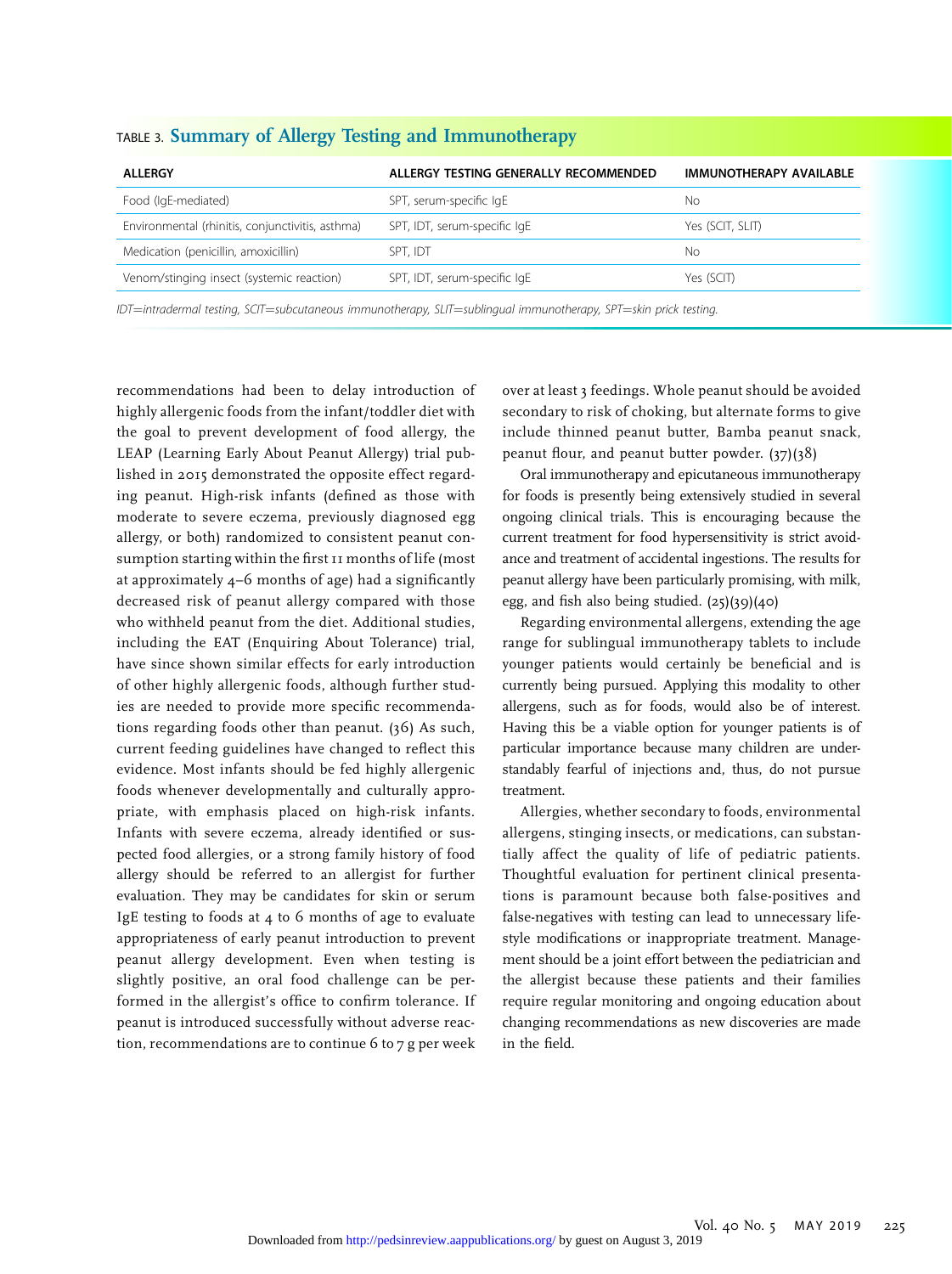### Summary

- Based on practice guidelines, skin prick testing is currently the most commonly used method of allergy testing and is the preferred initial approach. (9)
- Long-term symptoms of allergic rhinitis or conjunctivitis, recurrent sinusitis (especially seasonal), or concern for allergic asthma are indications for environmental allergen testing when symptoms are persistent, refractory to standard care, or could be improved by proper allergen avoidance or when patients and families are curious about identifying potential triggers. (6)
- Testing for food allergens is clearly indicated when an anaphylactic reaction has occurred or symptoms suspicious of an immediate, immunoglobulin E (IgE)–mediated allergy are demonstrated with ingestion of a specific food. (6)
- Based on strong evidence, skin testing for penicillin is well validated and reliable. Investigation of penicillin allergy should be performed for any patient with a history of cutaneous reaction to aminopenicillins. (6)(12)
- Based primarily on consensus due to lack of relevant clinical studies and lack of evidence regarding validated testing for other agents, skin testing is performed with less frequency for medication classes other than penicillin.
- Based on practice guidelines, any patient who has experienced a life-threatening systemic reaction after an insect sting should have testing performed, and venom immunotherapy should be considered. Testing is not indicated for reactions limited to the skin in the pediatric population  $\left($  < 16 years of age). (15)(16)
- Based on practice guidelines, allergy immunotherapy is indicated for the treatment of patients with allergic rhinitis, allergic conjunctivitis, allergic asthma, or stinging insect hypersensitivity who demonstrate evidence of specific IgE antibodies with a relevant history and positive testing. (25)
- Subcutaneous immunotherapy consists of injecting gradually increasing doses of allergen extracts over a period (buildup phase) until the monthly target maintenance (therapeutic effective) dose is achieved. (25)(26)
- Sublingual immunotherapy is a relatively recent therapeutic development that may be a more convenient option for patients with environmental allergies. Administration of the specific allergen to the oral mucosa is done via fast-dissolving tablets placed underneath the tongue. (34)(35)

References for this article are at [http://pedsinreview.aappub](http://pedsinreview.aappublications.org/content/40/5/219)[lications.org/content/40/5/219.](http://pedsinreview.aappublications.org/content/40/5/219)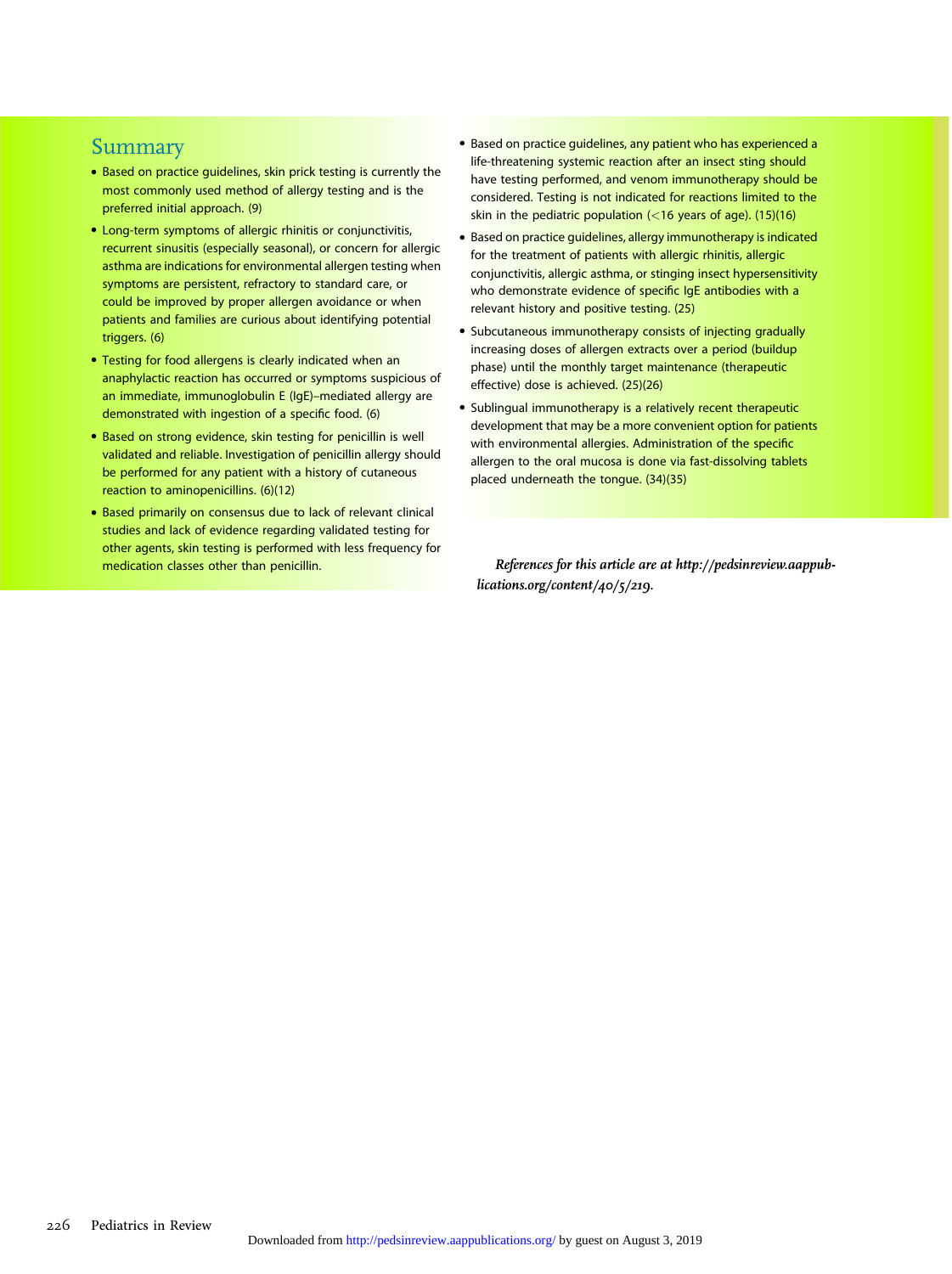## PIR Quiz

There are two ways to access the journal CME quizzes:

1. Individual CME quizzes are available via the blue CME link under the article title in the Table of Contents of any issue.

2. To access all CME articles, click "Journal CME" from Gateway's orange main menu or go directly to: [http://www.aappublications.](http://www.aappublications.org/content/journal-cme)

[org/content/journal-cme.](http://www.aappublications.org/content/journal-cme)

3. To learn how to claim MOC points, go to: [http://www.aappublications.org/content/moc-credit.](http://www.aappublications.org/content/moc-credit)

- 1. A 7-year-old boy was referred to a pediatric allergist for evaluation after having several REQUIREMENTS: Learners episodes of hives following the consumption of various types of berries, including strawberries, blackberries, and raspberries in various combinations. The allergist advised the family that it is best to start with performing allergy skin and serum testing before proceeding to direct allergen challenge based on which of the following rationales?
	- A. Skin and serum testing are considered the gold standard.
	- B. Skin and serum testing are less expensive.
	- C. Skin and serum testing have a lower risk of adverse reactions.
	- D. Direct allergen challenge are less precise.
	- E. Direct allergen challenge are valid only for patients older than 12 years.
- 2. A 12-year-old girl with a history of asthma, allergic rhinitis, and recurrent sinusitis is being evaluated for possible penicillin allergy. She had been taking chronic nasal corticosteroids and loratadine at bedtime for the past 3 months. She was recently admitted to the hospital with asthma exacerbation and was discharged on a 5-day course of oral corticosteroids, which she completed a week ago. She recently had several episodes of sinusitis requiring antibiotic drug courses. Because of suspected penicillin allergy, her antibiotic drug choices have been gradually limited to cephalosporins and macrolides. Which of the following factors will most likely interfere with her skin testing?
	- A. Chronic nasal corticosteroid use.
	- B. Loratadine use.
	- C. Recent episode of asthma exacerbation.
	- D. Recent episode of sinusitis.
	- E. Recent 5-day course of oral corticosteroids.
- is no history of bee stings. The family is worried about future similar episodes. In addition to 2019 Pediatrics in Review now 3. A 3-year-old boy is brought to the emergency department by emergency medical services after he sustained an anaphylactic reaction to a bee sting while playing outside. The patient was stung over his left cheek. He immediately had diffuse swelling of the left side of his face, diffuse urticarial rash, and acute onset of cough, wheezing, and respiratory distress. The mother called 911, and emergency medical services arrived at the scene in 3 minutes, administered epinephrine, and placed the child on supplemental oxygen. There the immediate and acute management, which of the following is the most appropriate in management of this patient to prevent life-threatening reactions to insect envenomation?
	- A. Advise the family that a child younger than 5 years is too young for allergy testing and immunotherapy.
	- B. Discharge the patient with an epinephrine autoinjection device and consider referral for skin testing if he sustains future bee stings.
	- C. Reassure the family that the risk of a life-threatening reaction to insect envenomation is very low and is estimated to be less than 0.1% of the pediatric population.
	- D. Recommend venom testing of the 2 older siblings as a screening test.
	- E. Refer the patient for immediate skin testing and immunotherapy to reduce the risk of future anaphylaxis.

can take Pediatrics in Review quizzes and claim credit online only at: [http://](http://pedsinreview.org) [pedsinreview.org](http://pedsinreview.org).

To successfully complete 2019 Pediatrics in Review articles for AMA PRA Category 1 Credit<sup>TM</sup>, learners must demonstrate aminimum performance level of 60% or higher on this assessment. If you score less than 60% on the assessment, you will be given additional opportunities to answer questions until an overall 60% or greater score is achieved.

This journal-based CME activity is available through Dec. 31, 2021, however, credit will be recorded in the year in which the learner completes the quiz.



is approved for a total of 30 Maintenance of Certification (MOC) Part 2 credits by the American Board of Pediatrics through the AAP MOC Portfolio Program. Complete the first 10 issues or a total of 30 quizzes of journal CME credits, achieve a 60% passing score on each, and start claiming MOC credits as early as October 2019. To learn how to claim MOC points, go to: [http://www.aappublications.](http://www.aappublications.org/content/moc-credit) [org/content/moc-credit](http://www.aappublications.org/content/moc-credit).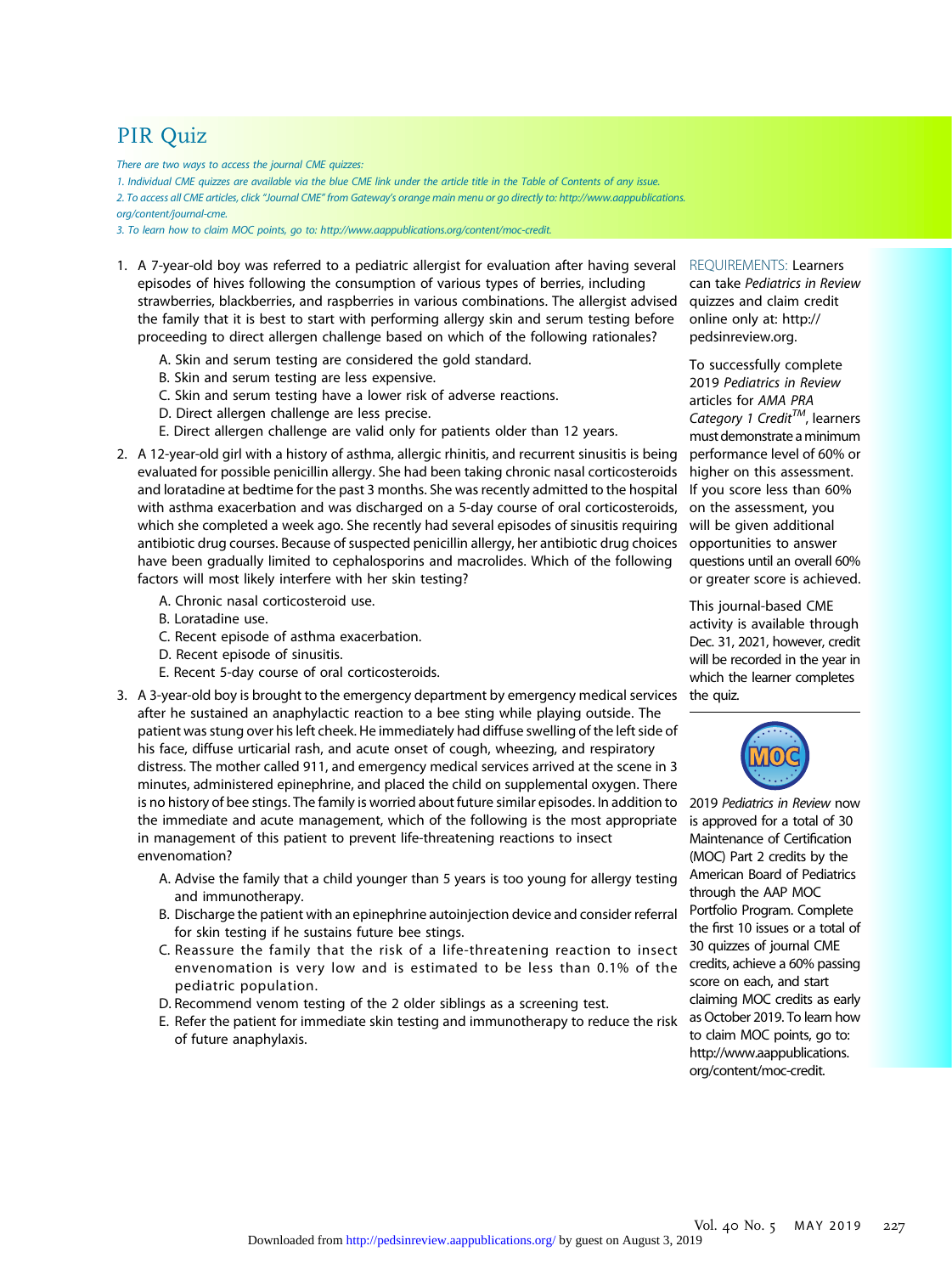- 4. A 12-year-old girl with a history of seasonal allergies and asthma is seen in the allergy clinic during her spring break for follow-up. She was diagnosed as having asthma at 4 years of age and had multiple exacerbations primarily triggered by seasonal changes and environmental allergens. She is well-controlled on daily inhaled corticosteroids and takes  $\beta_2$  agonists by inhaler as needed for exacerbations. She also takes antihistamines almost daily during high pollen count blooming season. Because she has not shown signs of outgrowing her asthma, allergy skin testing is being considered. Which of the following is a contraindication to allergy skin testing in this patient?
	- A. Allergic rhinitis.
	- B. Current daily use of antihistamines.
	- C. Current daily use of inhaled corticosteroids.
	- D. No contraindications to allergy skin testing.
	- E. Occasional use of  $\beta_2$  agonists.
- 5. The patient in the vignette in question 4 was scheduled to come back for allergy skin testing in the summer season. Her skin testing was positive for several environmental allergens. She is to be started on immunotherapy. Which of the following is the optimal duration of allergy immunotherapy required to obtain a sustained response?
	- A. 6–12 months.
	- B. 1–2 years.
	- C. 3–5 years.
	- D. 5–10 years.
	- E. Lifelong.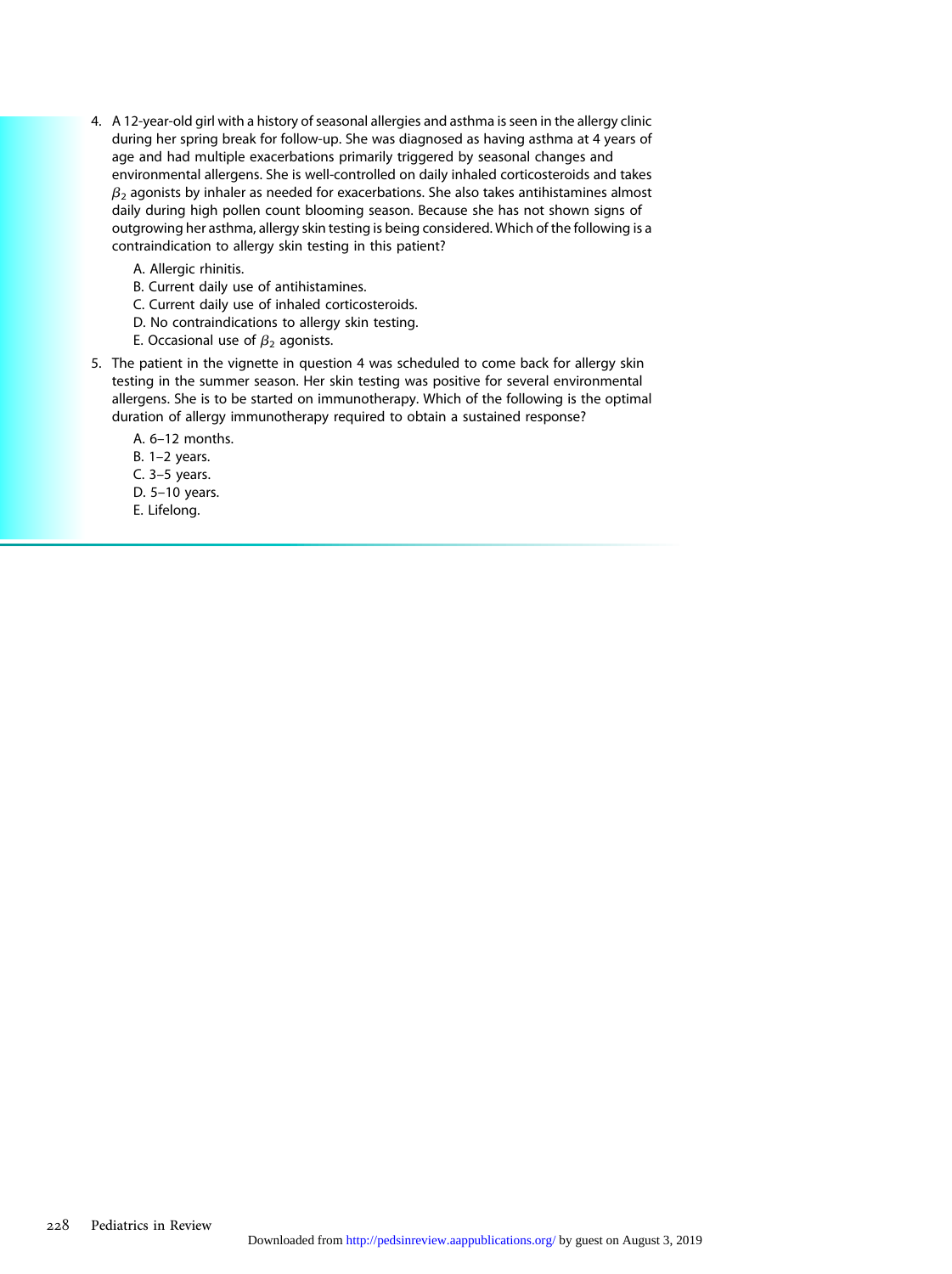### **Allergy Testing and Immunotherapy**

DOI: 10.1542/pir.2018-0126 *Pediatrics in Review* 2019;40;219 Alanna G. Wong and Jeanne M. Lomas

| Updated Information $\&$<br><b>Services</b> | including high resolution figures, can be found at:<br>http://pedsinreview.aappublications.org/content/40/5/219                                                                                                                                                                                                                                                                                                                                        |
|---------------------------------------------|--------------------------------------------------------------------------------------------------------------------------------------------------------------------------------------------------------------------------------------------------------------------------------------------------------------------------------------------------------------------------------------------------------------------------------------------------------|
| <b>References</b>                           | This article cites 28 articles, 0 of which you can access for free at:<br>http://pedsinreview.aappublications.org/content/40/5/219.full#ref-list<br>$-1$                                                                                                                                                                                                                                                                                               |
| <b>Subspecialty Collections</b>             | This article, along with others on similar topics, appears in the<br>following collection(s):<br><b>Medical Education</b><br>http://classic.pedsinreview.aappublications.org/cgi/collection/medica<br>1 education sub<br><b>Journal CME</b><br>http://classic.pedsinreview.aappublications.org/cgi/collection/journal<br>cme<br><b>Allergy/Immunology</b><br>http://classic.pedsinreview.aappublications.org/cgi/collection/allergy<br>:immunology_sub |
| Permissions & Licensing                     | Information about reproducing this article in parts (figures, tables) or<br>in its entirety can be found online at:<br>https://shop.aap.org/licensing-permissions/                                                                                                                                                                                                                                                                                     |
| <b>Reprints</b>                             | Information about ordering reprints can be found online:<br>http://classic.pedsinreview.aappublications.org/content/reprints                                                                                                                                                                                                                                                                                                                           |